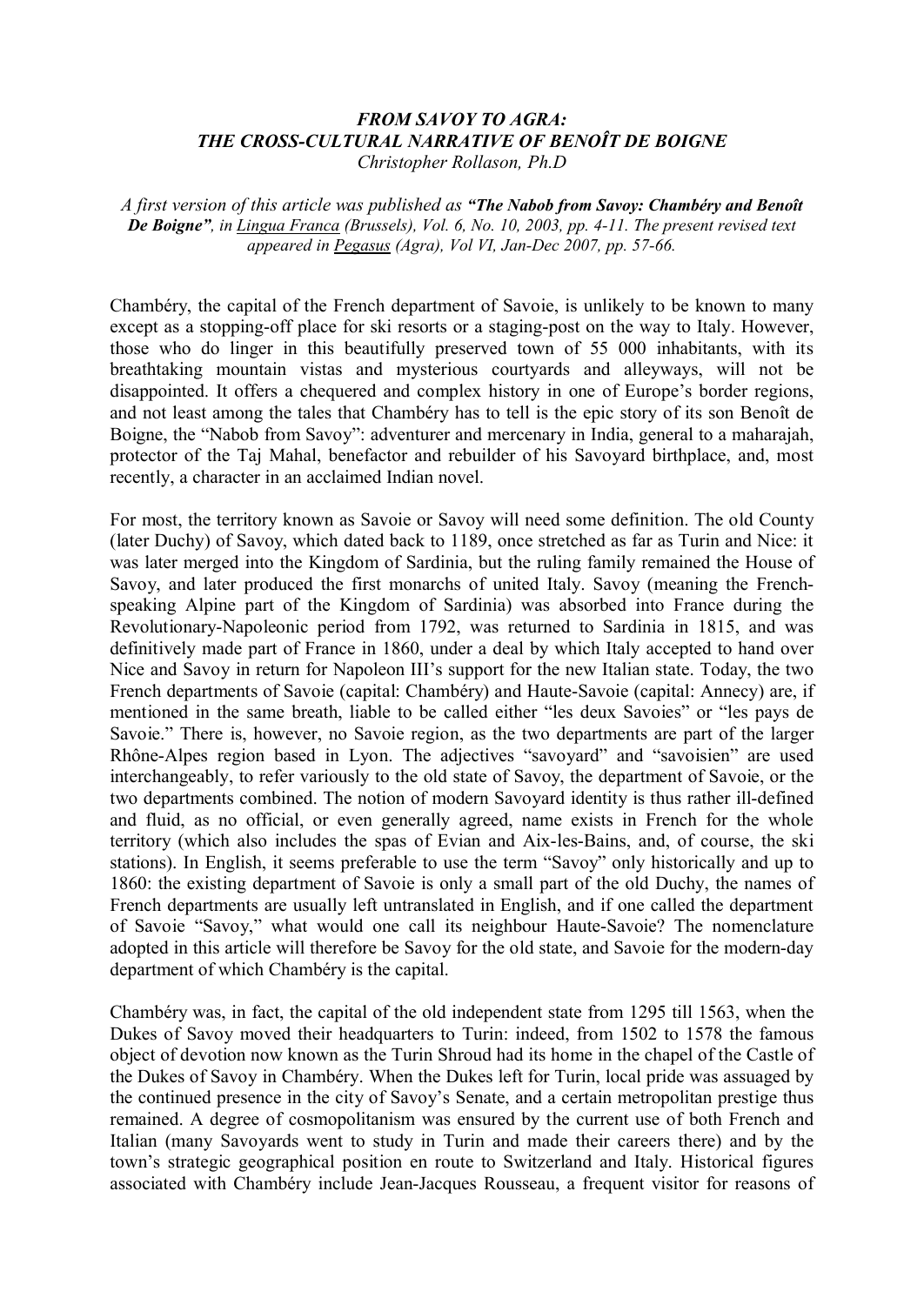the heart, and the poet Alphonse de Lamartine, whose marriage was solemnised in the ducal chapel in 1820. Born in Chambéry in the mid-eighteenth century were the de Maistre brothers, the conservative Catholic and legitimist ideologue Joseph, and the writer, painter and Russian traveller Xavier, who in 1784 masterminded one of the earliest balloon ascents in history from the Parc de Buisson-Rond.

Today, Chambéry offers the visitor the pleasures of ambling through the labyrinthine streets of the old town, with its pastel façades, generous archways and vast town mansions with multiple courtyards. The most obvious landmark is the former Castle of the Dukes of Savoy (now used for local government purposes), a turreted edifice that would not be out of place in a Brothers Grimm tale. A narrow, perfectly straight artery that strikes the eye as a masterpiece of self-confident urban planning, with Italianate porticoes housing shops on both sides, bisects the centre, linking the Castle to the town's other focal point, the Fountain of the Elephants. This monument consists of four elephants, or, rather, half-elephants surrounding sculptured friezes of historico-military scenes, and is surmounted by a statue of a uniformed gentleman brandishing a rolled-up document in his hand. The statue is of General Benoît de Boigne, and the road leading up to the fountain is the rue de Boigne. Behind these landmarks lies the tale of the adventurer whom the Indian State Railways Magazine dubbed, in 1928, "one of the most remarkable men who ever lived."

De Boigne was, certainly, one of the most prominent of a special breed of Europeans who 'went out to India' in the late eighteenth and early nineteenth centuries, some of them less to colonise than to seek adventures, and ended up at least half assimilated to the ways and worldviews of the subcontinent. Among them were the Irish mercenary George Thomas (1756- 1802), who blended into India to the point of forgetting how to speak English; the French soldier Michel Raymond (1755-1798), who converted to Islam and is honoured to this day with a statue in Hyderabad; and James Achilles Kirkpatrick (1764-1805), who, as British Resident at the Nizam's court in that same city, learnt Persian and Urdu and married a Mughal princess. Kirkpatrick's tale of part-Indianisation has been ably chronicled by William Dalrymple in his best-selling biography of 2002, *White Mughals*; and Benoît de Boigne, who makes a walk-on appearance in Dalrymple's book, can offer a modern audience a life similarly studded with interest and surprises.

The future General de Boigne was born Benoît Leborgne, in 1751. He saw the light of day in a petit-bourgeois dwelling (no longer standing) in Place Saint Léger, the square which still marks the heart of the old town, just a stone's throw from the Rue Couverte, at that time the bazaar of Chambéry, with its promiscuous hodgepodge of *cabornes* - squalid, disease-infested huts occupied by tradesmen and artisans. His father, Jean-Baptiste Leborgne, was a dealer in furs who had married a notary's daughter; they had thirteen children, five of whom survived into adulthood. Benoît's brother Claude-Pierre had a brief political career in what is now Haiti, before becoming governor of Martinique for the French and, later, a Sardinian baron.

Benoît began life as a subject of the King of Sardinia, was a French citizen from 1792 to 1815, and became a Sardinian again with the fall of Napoleon. The Count-General de Boigne was the only member of his family to change surname from the original Leborgne: the addition of the aristocratic "de" speaks for itself, and we may presume that he abandoned Leborgne thanks to the name's "undignified" connotations ("borgne" means "one-eyed").

Educated at Chambéry's Collège Royal, an institution run by ecclesiastics where he distinguished himself in French, Italian and, interestingly, English, the young Benoît appears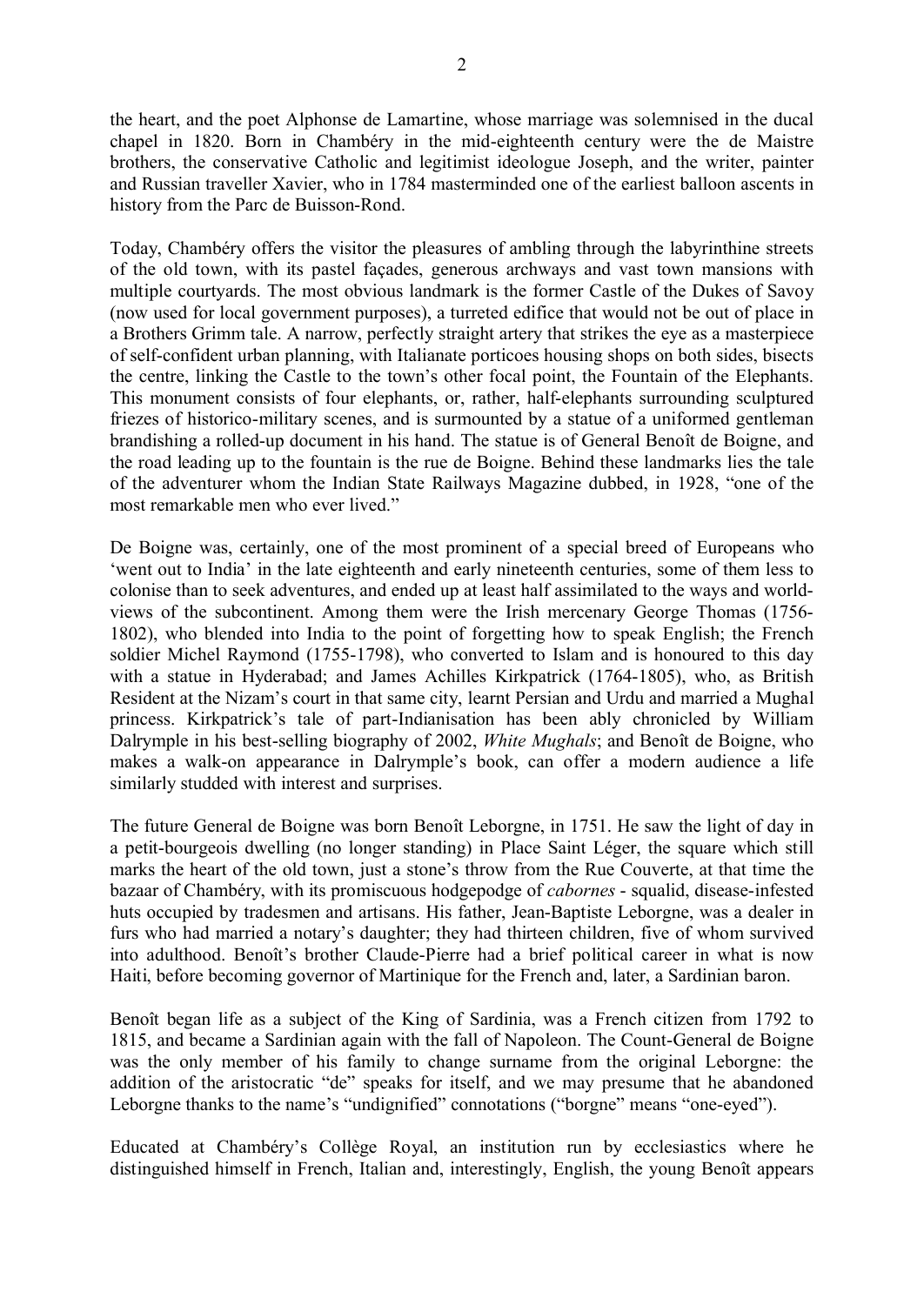not to have considered going to university, and opted early for a military career. He began his soldier's life as a mercenary in an Irish regiment in the service of the French crown, thus - for he was no French citizen himself - placing himself under the sign of a cosmopolitanism that was to soon to entice him outside of Europe and make him part of the complex interaction of races, cultures and empires that characterised his time, forerunning the process we now call globalisation. 1772 found him in the ranks of the Russian army, swearing allegiance to Catherine the Great. Legend has it that the handsome young soldier found himself offering the Russian queen services whose nature went well beyond the purely military. His adventures in the picaresque mode took him through Greece, Turkey, Syria and Egypt: it is claimed by some that at one point he was sold as a slave in Constantinople, and was kept as a drawer of water until a British notable passing through in the Ottoman capital bought him out. These tales may or may not be apocryphal, but there is no doubt that, in January of 1778, Benoît Leborgne trod the soil of India for the first time as he disembarked in the port of Madras (now Chennai), headquarters of the British East India Company. For almost two decades from that moment on, India would be his home.

India was then a battleground between multiple forces, British, French and native. The local powers, bitter rivals among themselves, included the Delhi-based Mughals, their empire now in terminal decline, the bellicose Rajputs, and the even more warlike Mahrattas, who had fanned out from their power-base in Poona (today Pune) to control much of northern India. In those pre-Raj days, the British were centred on the three East India Company settlements of Bombay (now Mumbai), Calcutta (now Kolkata) and Madras, but were fast expanding both their territorial grip and their political influence. The French had a number of *comptoirs*, notably Pondicherry, on Indian territory, and had not yet given up all ambition of wresting hegemony in the subcontinent from the British. In this environment of instability and flux, many were the European mercenaries who arrived on India's shores in search of fame and fortune, and one of those who succeeded was the young Leborgne.

The Savoyard adventurer had no a priori loyalty to either Britain or France, and served in the subcontinental forces of both before finding his place on India's politico-military chessboard. In 1784, he entered the service of Maharajah Scindia, leader of the Mahrattas and the most successful and prestigious Indian military commander of the time, then already dubbed "the rising star of Hindustan." Leborgne soon won his employer's confidence, had control over the Mahratta troops confided to him, and after a run of signal victories against various rivals was promoted - in 1789, far away from that year's turbulence in France and Europe - to the rank of general. In effect, he became Scindia's right-hand-man. He was known for his efficiency and probity as a commander, and was renowned for always paying his troops on time. It was at this point that he changed his name, dropping the plebeian Leborgne for the higher-sounding de Boigne.

In return for services rendered, the general from Chambéry found himself awarded administrative responsibilities too. In 1791, Scindia made him governor of the territory known as the Doab - a small but symbolically important area in north-central India, relatively close to Delhi, which included as the jewel in its crown the historic city of Agra, famous then as now as the home of no less a monument than the Taj Mahal. 1794 witnessed a lively correspondence between de Boigne and John Murray, of the East India Company in Calcutta, concerning the possibilities of restoring the famous Mughal mausoleum and saving it for posterity. Pressed by Murray, de Boigne asked Scindia for funding, but had to admit that while some cash was forthcoming 'for the upkeep of the building and the garden', it would not ensure restoration: the Hindu Scindia remained lukewarm about investing in a monument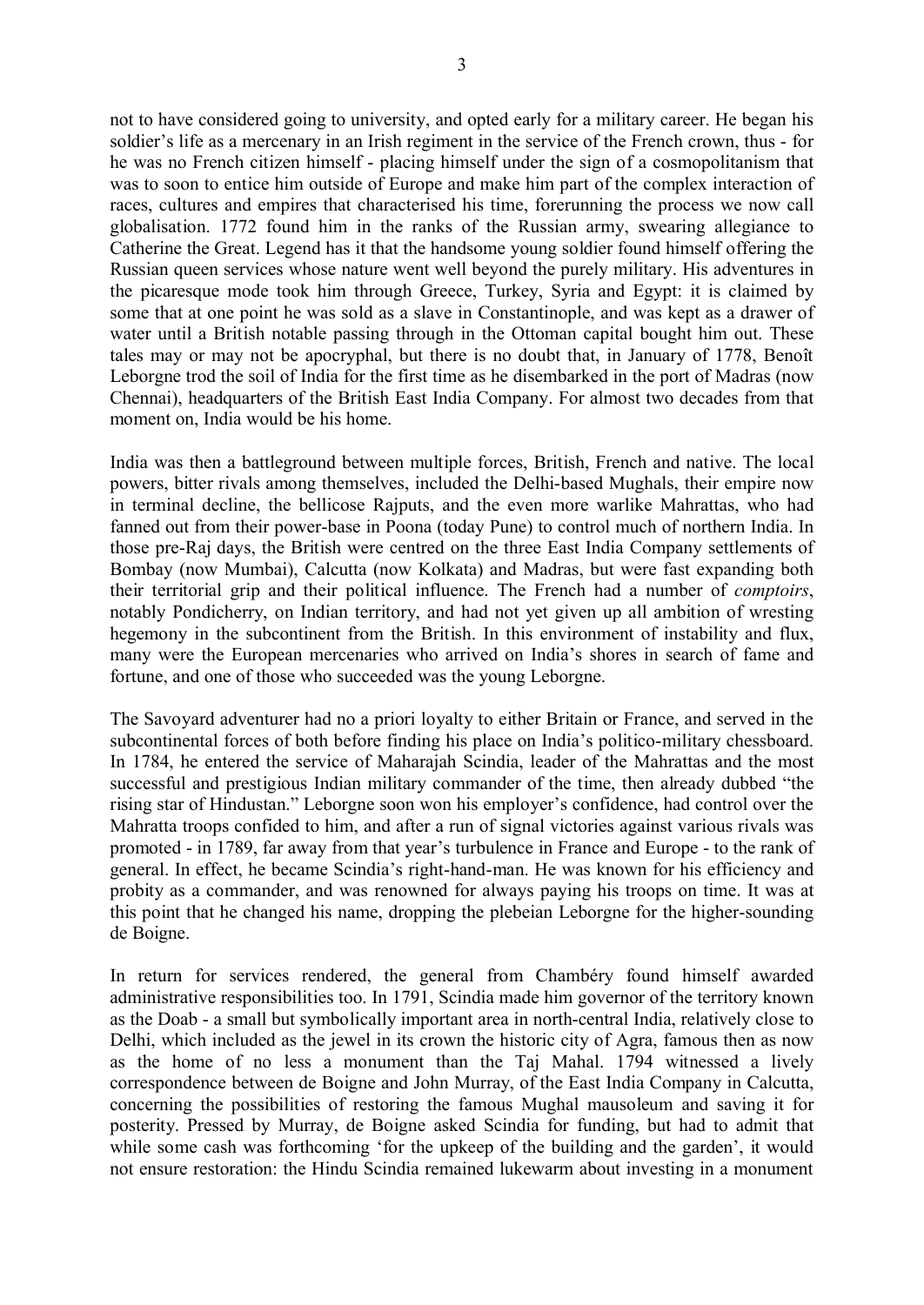built by and for a Muslim dynasty. De Boigne, in his further remonstrances with his patron, proposed recouping the expenses by charging for entrance; and in a letter to Murray, he stressed the symbolic value which restoration would have for Hindu-Muslim intercommunal relations. All in all, his attitude to the Taj seems remarkably advanced for his day, and de Boigne, beyond any doubt, helped start the process that led to its preservation. Without Benoît de Boigne the Taj Mahal might not be here today.

Scindia died that same year, and was succeeded by his nephew, a far less forceful individual. Two years later, in 1796, for health reasons but also no doubt sensing that the Mahratta star was on the wane, de Boigne decided to leave India for good. He had amassed a huge fortune in Scindia's service; he had invested part of those monies in the indigo business, acquiring an interest in a European-run concern that specialised in producing the dye for sale in the West. He had also got married, at least de facto, to a woman known under the Europeanised name of Hélène Bennett, the daughter of a Persian colonel, by whom he had two children.

January 1797 saw the adventurer's return to Europe. Owing to the revolutionary instability in France, and given his own royalist and legitimist sympathies, he took up residence in London. He successfully masterminded the return of his fortune: the 'Cronberg', a vessel loaded with his possessions and trophies from India, sank off the coast of Denmark, but de Boigne sent divers who, miraculously, managed to rescue almost the entire cargo. He had brought his Persian consort to England with him, but at a society gathering he met Adèle Osmond, the daughter of a French émigré aristocrat. The general fell for Adèle's charms, and, while he continued to provide for Hélène, whom he settled in England, six months after meeting Adèle he entered a stormy second marriage which lasted less than three years and produced no issue. In 1802, de Boigne returned to settle in a Chambéry now part of France, but his marriage was now no more than a shell, and for the rest of his life the twain remained effectively separated, meeting on only the coldest and most official of terms. Adèle the Countess de Boigne later became celebrated for her high-society lifestyle, and wrote a set of memoirs which are still in print today.

In Chambéry, de Boigne acquired the Château de Buisson-Rond, a mansion set in a vast domain with superb Alpine vistas, which had previously been best-known as the scene of Xavier de Maistre's ballooning experiment. He housed his substantial collection of Indian artworks and artefacts - including two engravings of the Taj - in his new stately home. He was now, and would be for the next thirteen years, a resident and citizen of France. 1815 and the aftermath of Waterloo, however, restored the Kingdom of Sardinia, and de Boigne became once again a subject of the House of Savoy. In 1816, King Victor Emmanuel I made him a hereditary count, and in 1822, King Charles Felix honoured him with the rank of general: the position he had earned by merit in India was now re-conferred on him in Europe as an honorary title. By then, de Boigne appears to have felt that the political situation in Savoy and Europe was now stable enough to justify him making a substantial investment of his fortune in and for his native town, and so it was that on 1 March 1822 he addressed a long and detailed memoir to the Chambéry municipal council, setting out his proposals for the rebuilding, embellishment and, indeed, transformation of the town - all at his own expense. It is estimated that the total cost came to one-third of his personal fortune: the offer was gratefully accepted.

In the memoir, explaining that he had "had to wait until Heaven called the legitimate monarchs back to the thrones of civilised Europe", de Boigne expounded his project, declaring: "I dare flatter myself that we will succeed in bringing about a great many changes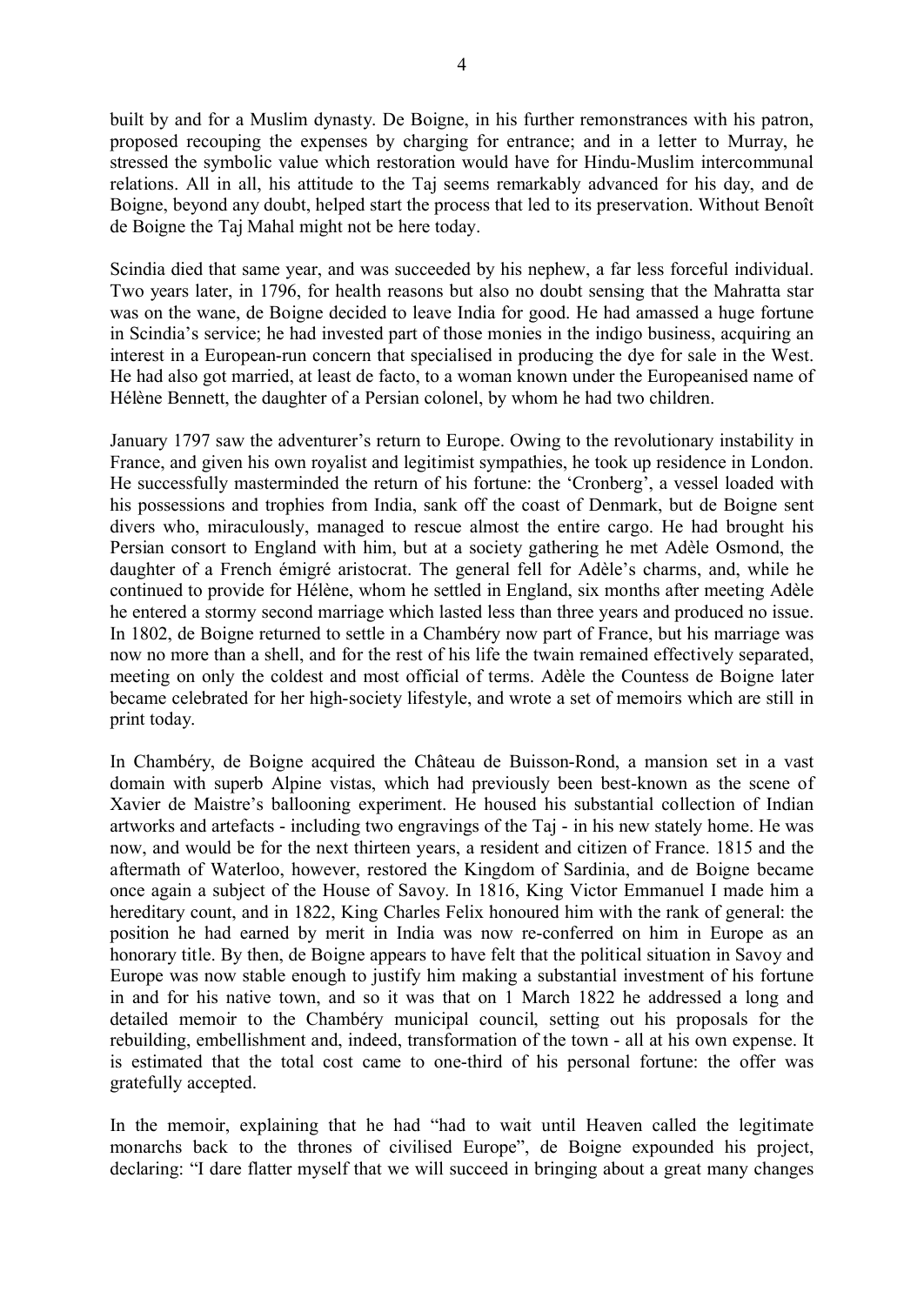and improvements in the town, which will make it healthier and more agreeable for all". His carefully budgeted proposals - all of which came to pass - included a new façade for the town hall, a theatre, a new school to be run by the Jesuits, a workhouse for the destitute, and hospital facilities for those with contagious diseases and for sick foreign travellers. With an eye, here as in Agra, to the emergent tourist industry, he argued that this rebuilding will allow Savoy, with "its natural beauties and the richness of its soil", to emulate Switzerland and attract foreign visitors - especially, he noted, given "the proximity of the thermal waters of Aix[-les-Bains]."

The most ambitious project, and the one that allows de Boigne to be seen as a forerunner on a smaller scale of Baron Haussmann, the great reshaper of nineteenth-century Paris, was for the building of a new perpendicular avenue to link the Castle of the Dukes of Savoy to the upper town. De Boigne justified this scheme partly on public health grounds. The *cabornes*, the medieval-type tradesmen's huts which disfigured the Rue Couverte, were, he wrote in his memoir, "bad for their dwellers' health," "projected an image of poverty and ugliness," and were "a dishonour to the town." In their place he proposed to build a "large and beautiful street with arcades," declaring: "Should this project be realised, there is no doubt that the town would gain greatly, in both salubriousness and elegance." It happened as de Boigne proposed: the area occupied by the *cabornes* was taken over by compulsory purchase, with the owners duly compensated (Haussmann would use the same system), and the old rue Couverte made way for the rue de Boigne as it is today. The street bearing the general's name is flanked on both sides by Italian-style porticoes housing elegant shops and recalling the Turin of de Boigne's Savoy, but also the *passages couverts*, or arcades, which, built in Paris from 1800 on, embodied a nineteenth-century consumer's dream. De Boigne's street has something utopian about it, inviting parallels with the most advanced architectural visions of his day.

The "Nabob from Savoy" died in 1830, before his plans came to complete fruition. He was buried in the Eglise de Lémenc above the town, where his tomb may still be visited. The austere tomb is in pure European-Christian style, with no allusion to his time in India. However, Chambéry's oriental connections were amply immortalised in the Fountain of the Elephants, designed by the French artist Pierre-Victor Sappey and erected by public subscription in 1838. It effectively completes the general's architectural vision, closing the upper end of the rue de Boigne and counterpointing the view of the Dukes' Castle at the lower end. The document which de Boigne's effigy grasps is none other than the memoir of 1822 that set out his vision of the future of his town. Chambéry's hero appears on the pedestal in a Sardinian general's outfit, but after little more than two decades the Fountain of the Elephants became a French monument. In 1858, in Plombières-les-Bains, a tiny spa in France's Vosges region, Napoleon III and the Italian statesman Cavour signed the treaty that, ratified by a popular referendum, marked the absorption into France, two years later, of what became the departments of Savoie and Haute-Savoie.

One might say that de Boigne rebuilt Chambéry on Indian gold. However, while he certainly may be considered a foreign direct investor there, it is hard to write him off as a colonial exploiter as such. In this, he differed from other "nabobs" or "India returnees" in nineteenthcentury Europe. As Scindia's general, he represented no European power, and the wealth he acquired came as payment for his professional services to a local ruler. De Boigne's attitudes as a military and administrative figure in India seem to have been rational and enlightened, and he always retained a healthy respect for the culture and country he had left behind. Today,